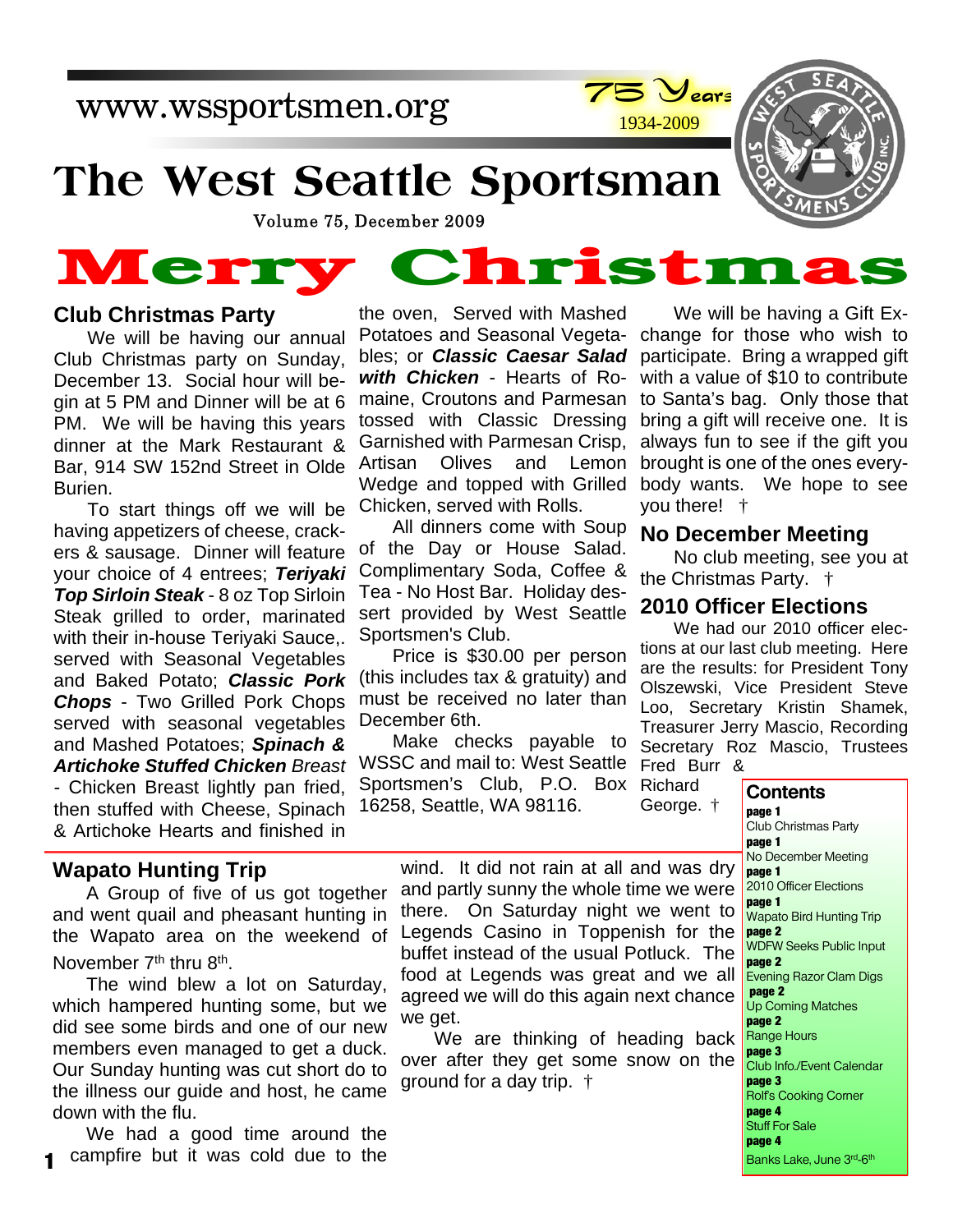#### **WDFW Seeks Final Public Input**

OLYMPIA - The Washington Fish and Wildlife Commission will accept final public input on new state sportfishing rules proposed for 2010-12 during its Dec. 4-5 meeting in Olympia. The sportfishing rules hearing is scheduled to begin at noon on Saturday, Dec. 5.

The December meeting offers the last opportunity for public comment on more than 100 rule-change proposals that would affect a variety of state freshwater and saltwater sport fisheries, starting next year. The proposed changes are available on WDFW's website at a structure at a structure at a structure at a structure at a structure at a structure at a structure at a structure at a structure at a structure at a structure at a structure at  $\alpha$ 

http://wdfw.wa.gov/fish/regs/rule\_propos als/

The deadline for accepting written comments on the proposals is Dec. 1. The public may also submit written testimony during the commission meeting.

Final commission action on the rules is scheduled for the Feb. 4-6 meeting in Olympia. Once adopted, the rules will be in effect for two years beginning May 1, 2010.

The commission, which sets policy for WDFW, will meet both days at 8:30 a.m. in Room 172 of the Natural Resources Building, 1111 Washington St. S.E., Olympia.

In addition, commissioners will be briefed by Washington Department of Fish and Wildlife (WDFW) staff and take public comment on a proposal to offer hunters five additional multi-species raffle permits.

In other business, the commission is scheduled to take action on proposed land transactions in Skagit and Yakima counties, and adopt an amendment establishing the boundary

Reserve.

The commission will also receive staff briefings and updates on:

- The history and current status of the Columbia River spring chinook fishery.
- The status of the Puget Sound groundfish management plan.
- The process for developing bag limit regulations for the 2011-13 recreational albacore tuna fishery.
- The status of the white-tailed deer management plan.
- Proposed regulations for the commercial sardine fishery.
- Marine Protected Area Work Group activities.
- The implementation of mineral prospecting rules passed in 2008.
- The history and current activities of the Commission's Advisory Committee for Persons with Disabilities.
- Collaborative efforts to clean up the WDFW-managed access site at American Lake in Pierce County.

During a public conference call held Nov. 20, the commission also adopted its 2010 meeting calendar. Eight public meetings and additional conference calls are scheduled for next year.

More information on the commission's meeting calendar and Dec. 4-5 agenda is available on the commission's website at http://wdfw.wa.gov/commission/ †

#### **Evening Razor Clam Digs**

OLYMPIA - Tentative dates have been announced for upcoming digs in December and January.

Digs at all beaches will be held on evening tides, with digging restricted to

**Up coming Small Bore & Air Matches**

| Dec <sub>5</sub> | Olympia             | JOARC (West)                                  |
|------------------|---------------------|-----------------------------------------------|
| Dec 12           | <b>West Seattle</b> | Air Pistol and Standard Pistol Club Matches   |
| Jan 9            | West Seattle        | Air & Standard Pistol Club Match              |
| Jan 16           | West Seattle        | 2010 NRA International Free Pistol & Standard |
|                  |                     | <b>Pistol Sectional</b>                       |
| Jan 30           | West Seattle        | 2010 NRA Indoor Conventional Pistol Sectional |
|                  |                     | & WA State Indoor Conventional Championship   |
| Feb 6            | West Seattle        | 2010 NRA International Air Pistol Sectional   |
|                  |                     |                                               |

on the Johnson/DeBay Slough Game the hours between noon and midnight. The National Park Service approved the one-day dig at Kalaloch Beach, located within Olympic National Park, to coincide with those at the other beaches.

Diggers are advised to check weather and surf forecasts before heading out. Also Kalaloch is considerably more remote than the other clamming beaches, and visitors should be prepared for primitive conditions. With no streetlights or lighted buildings in the area, flashlights or lanterns are a necessity.

Harvesters are allowed to take no more than 15 razor clams and must keep the first 15 they dig, regardless of size or condition. Each digger's clams must be kept in a separate container.

A license is required for anyone age 15 or older. Any 2009 annual shellfish/seaweed license or combination fishing license is still valid. Another option is a razor-clam only license available in annual or three-day only versions. Descriptions of the various options are available on the WDFW website at https://fishhunt.dfw.wa.gov.

Tentative digging days and tides scheduled through Jan. 3 are:

- Wednesday, Dec. 2 (6:32 p.m. -1.2 ft.) Long Beach, Twin Harbors
- Thursday, Dec. 3 (7:18 p.m. -1.4 ft.) Twin Harbors, Copalis, Mocrocks
- Friday, Dec. 4 (8:04 p.m. -1.3 ft.) Long Beach, Twin Harbors, Copalis, Mocrocks, Kalaloch
- Saturday, Dec. 5 (8:51 p.m. -0.9 ft.) ¥. Long Beach, Twin Harbors, Copalis, Mocrocks, Kalaloch
- Thursday, Dec. 31 (6:16 p.m. -1.1 ft.) Long Beach, Twin Harbors, Copalis, Mocrocks, Kalaloch
- Friday, Jan. 1 (7:01 p.m. -1.8 ft.) Long Beach, Twin Harbors, Copalis, Mocrocks, Kalaloch
- Saturday, Jan. 2 (7:45 p.m. -1.6 ft.) Long Beach, Twin Harbors, Copalis, **Mocrocks**

#### *Continued on page 3*

#### **Range Hours and Activity**

Monday - Small Bore - 6 PM, Tuesday - Fall 22 Pistol, Wednesday - Juniors - Call Fred Burr at 206-935-4883 for information.

Cost: Adult members \$2.00, non- members \$4.00, Juniors \$1.00.

Volume 75, December 2009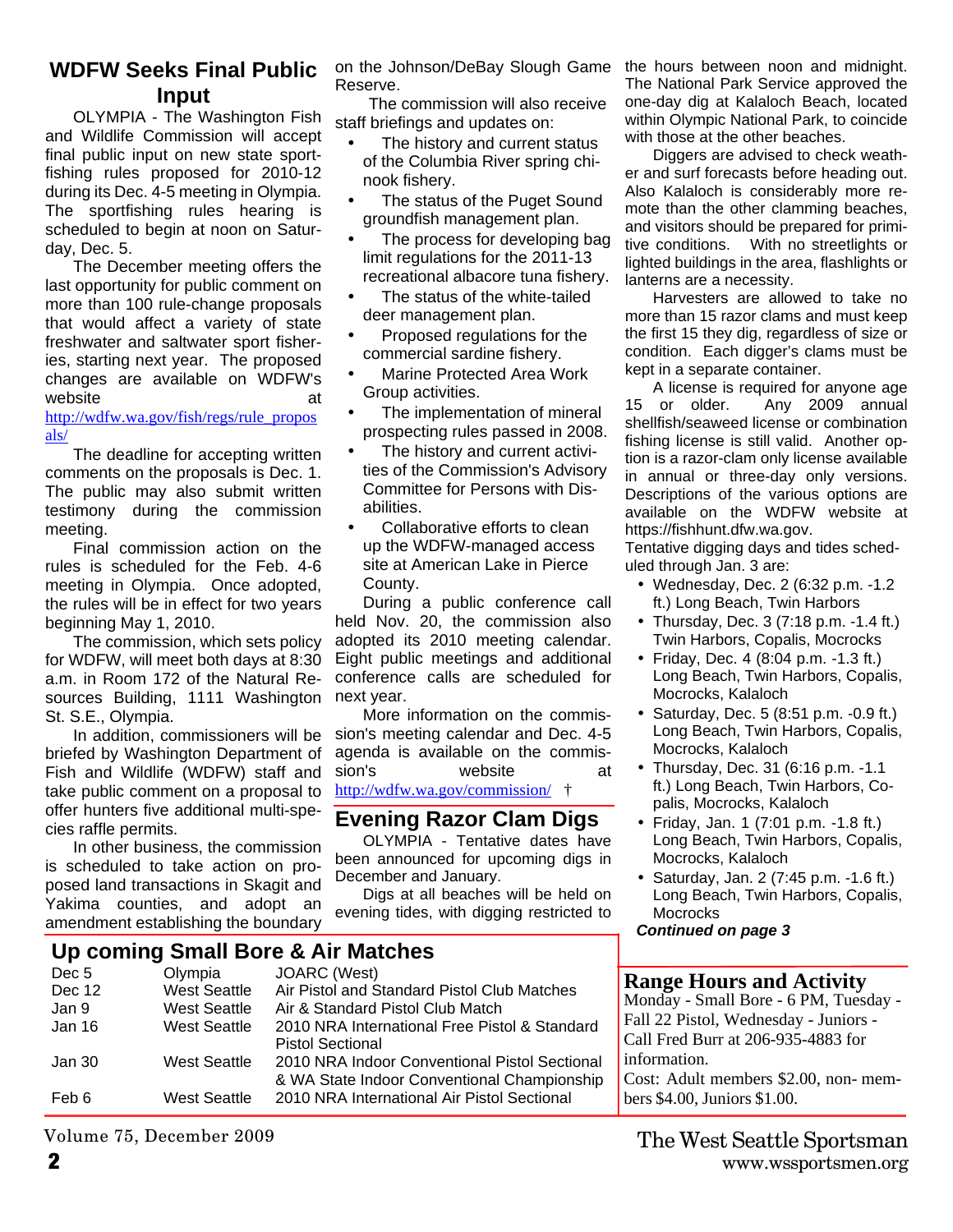#### **The West Seattle Sportsmen's Club Sponsors of the Roger Dahl Rifle Training Range**

|                                                                                                                                                                                                                                                                                                                                                                                                                                                                                                                                                                                                                                                   | Sponsors of the Roger Dani Rifle Training Range                                                                                                                                                                                                                                                                                                                                                                                                                                                                                                                                              |                                                                                                                                                                                                               |                                                                                                                                                                                                                                                                                                                                                                                                          |  |  |
|---------------------------------------------------------------------------------------------------------------------------------------------------------------------------------------------------------------------------------------------------------------------------------------------------------------------------------------------------------------------------------------------------------------------------------------------------------------------------------------------------------------------------------------------------------------------------------------------------------------------------------------------------|----------------------------------------------------------------------------------------------------------------------------------------------------------------------------------------------------------------------------------------------------------------------------------------------------------------------------------------------------------------------------------------------------------------------------------------------------------------------------------------------------------------------------------------------------------------------------------------------|---------------------------------------------------------------------------------------------------------------------------------------------------------------------------------------------------------------|----------------------------------------------------------------------------------------------------------------------------------------------------------------------------------------------------------------------------------------------------------------------------------------------------------------------------------------------------------------------------------------------------------|--|--|
| <b>OFFICERS</b><br>President - Cam Robison<br>206-431-8337<br>Vice Pres. - Steve Loo<br>Secretary - Tony Olszewski<br>425-226-5643<br>Treasurer - Tom Kocir<br>206-227-6339<br>Rec. Sec. - Roz Mascio<br>206-719-3529                                                                                                                                                                                                                                                                                                                                                                                                                             | <b>TRUSTEES</b><br>Greg Boyd<br>Jerry Mascio<br>Fred Burr                                                                                                                                                                                                                                                                                                                                                                                                                                                                                                                                    | 206-965-9629<br>Fred Burr<br>206-719-3528<br>Ernie Frey<br>206-935-4883<br>Contact us at: info@wssportsmen.org                                                                                                | <b>LIFE TIME MEMBERS</b><br>Frank Novito<br>Roz & Jerry Mascio                                                                                                                                                                                                                                                                                                                                           |  |  |
| Rolf's Cooking Corner                                                                                                                                                                                                                                                                                                                                                                                                                                                                                                                                                                                                                             | <b>Evening Razor Clam Digs from page 3</b><br>Sunday, Jan. 3 (8:29 p.m. -1.2 ft.) Twin<br>Harbors                                                                                                                                                                                                                                                                                                                                                                                                                                                                                            |                                                                                                                                                                                                               | <u>Events</u><br><u>Calendar</u>                                                                                                                                                                                                                                                                                                                                                                         |  |  |
| <b>Awesome Duck</b><br>This is a French recipe given to John by<br>French programmer at his work. John<br>tried this on his recent Wapato duck he<br>got and said the sauce is great!<br>Pan Fry duck in skillet with some olive<br>oil.<br>Add Salt and Pepper.<br>Once duck is cooked (but not over-<br>done) remove duck and make the fol-<br>lowing sauce in the juices in the skillet:<br>Some vinegar to add some tang.<br>Some flour to thicken.<br>Some sour cream for richness.<br>Then  strawberry jam.<br>Stir it all up, cook for a couple minutes<br>and drizzle over duck. Voila! Yum! †                                            | Beaches scheduled to open are:<br>lumbia River to Leadbetter Point.<br>the mouth of Willapa Bay north to the south<br>jetty at the mouth of Grays Harbor.<br>Grays Harbor north jetty to the Copalis River,<br>and includes the Copalis, Ocean Shores, Oy-<br>hut, Ocean City and Copalis areas.<br>Copalis River to the southern boundary of the<br>Quinault Reservation near the Moclips River,<br>including Iron Springs, Roosevelt Beach, Pacif-<br>ic Beach and Moclips.<br>South Beach Campground to Brown's Point<br>(just south of Beach Trail 3) in the Olympic<br>National Park. † | Long Beach, which extends from the Co-<br>Twin Harbors Beach, which extends from<br>Copalis Beach, which extends from the<br>Mocrocks Beach, which extends from the<br>Kalaloch Beach, which extends from the | Dec 13 <sup>th</sup> - Club Christmas<br>Party<br>Dec 30th - Board Meeting<br>Jan 6 <sup>th</sup> - Club Meeting<br>Jan 20th - Board Meeting<br>Feb 6th - Big Game Dinner<br>Feb 17th - Board Meeting<br>If you have any ideas for programs<br>to have at the club meetings or any<br>good outing ideas let one of the<br>Officers or Trustees know. You<br>may contact us at:<br>info@wssportsmen.org † |  |  |
| <b>New</b>                                                                                                                                                                                                                                                                                                                                                                                                                                                                                                                                                                                                                                        | <b>MEMBERSHIP APPLICATION</b><br><b>WEST SEATTLE SPORTSMEN'S CLUB</b>                                                                                                                                                                                                                                                                                                                                                                                                                                                                                                                        |                                                                                                                                                                                                               | <b>Renewal</b>                                                                                                                                                                                                                                                                                                                                                                                           |  |  |
| Date<br>____________________, Washington, being interested in the<br>of<br>propagation and conservation of game birds, game animals, and fish in the State of Washington, do hereby apply<br>for membership in the WEST SEATTLE SPORTSMEN'S CLUB and tender herewith the sum of \$_________ in i<br>payment of one year's dues.<br>"I solemnly swear that I will abide by the Constitution and By-Laws of the West Seattle Sportsmen's Club and<br>help in its up-building and I will not willfully disobey the Game Laws wherever I fish or hunt. I will always be<br>a true sportsman both in the field and to my brother members at all times. |                                                                                                                                                                                                                                                                                                                                                                                                                                                                                                                                                                                              |                                                                                                                                                                                                               |                                                                                                                                                                                                                                                                                                                                                                                                          |  |  |
|                                                                                                                                                                                                                                                                                                                                                                                                                                                                                                                                                                                                                                                   |                                                                                                                                                                                                                                                                                                                                                                                                                                                                                                                                                                                              |                                                                                                                                                                                                               | If you would like to<br>receive the Club                                                                                                                                                                                                                                                                                                                                                                 |  |  |
|                                                                                                                                                                                                                                                                                                                                                                                                                                                                                                                                                                                                                                                   |                                                                                                                                                                                                                                                                                                                                                                                                                                                                                                                                                                                              | newsletter by email<br>check here.                                                                                                                                                                            |                                                                                                                                                                                                                                                                                                                                                                                                          |  |  |
|                                                                                                                                                                                                                                                                                                                                                                                                                                                                                                                                                                                                                                                   |                                                                                                                                                                                                                                                                                                                                                                                                                                                                                                                                                                                              |                                                                                                                                                                                                               |                                                                                                                                                                                                                                                                                                                                                                                                          |  |  |
| (New Only)                                                                                                                                                                                                                                                                                                                                                                                                                                                                                                                                                                                                                                        |                                                                                                                                                                                                                                                                                                                                                                                                                                                                                                                                                                                              |                                                                                                                                                                                                               |                                                                                                                                                                                                                                                                                                                                                                                                          |  |  |
|                                                                                                                                                                                                                                                                                                                                                                                                                                                                                                                                                                                                                                                   |                                                                                                                                                                                                                                                                                                                                                                                                                                                                                                                                                                                              |                                                                                                                                                                                                               | $Volume75$ December 2009                                                                                                                                                                                                                                                                                                                                                                                 |  |  |

Volume 75, December 2009